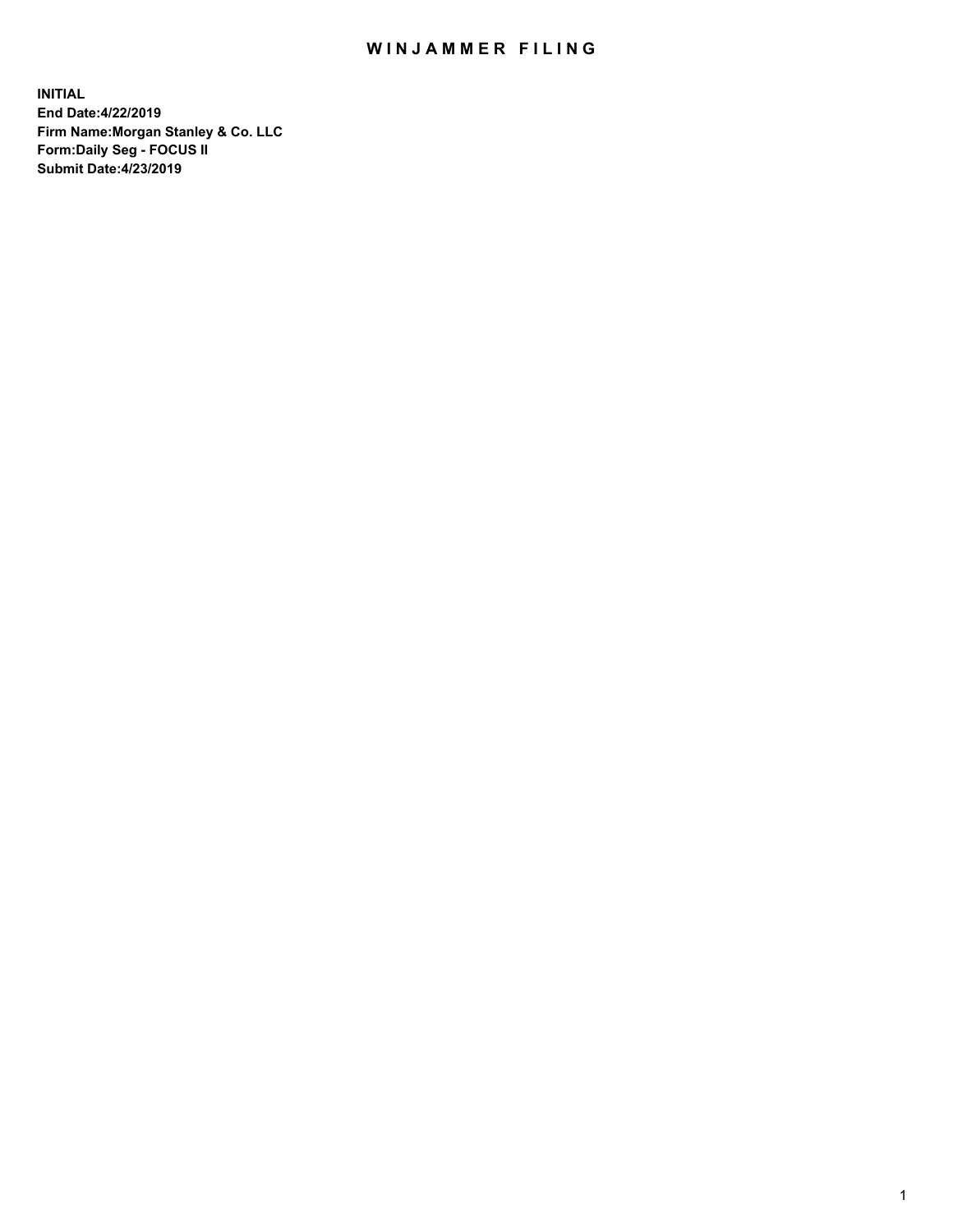**INITIAL End Date:4/22/2019 Firm Name:Morgan Stanley & Co. LLC Form:Daily Seg - FOCUS II Submit Date:4/23/2019 Daily Segregation - Cover Page**

| Name of Company                                                                   | Morgan Stanley & Co. LLC     |
|-----------------------------------------------------------------------------------|------------------------------|
| <b>Contact Name</b>                                                               | <b>Ikram Shah</b>            |
| <b>Contact Phone Number</b>                                                       | 212-276-0963                 |
| <b>Contact Email Address</b>                                                      | Ikram.shah@morganstanley.com |
| FCM's Customer Segregated Funds Residual Interest Target (choose one):            |                              |
| a. Minimum dollar amount: ; or                                                    | 235,000,000                  |
| b. Minimum percentage of customer segregated funds required:% ; or                | <u>0</u>                     |
| c. Dollar amount range between: and; or                                           | <u>0 0</u>                   |
| d. Percentage range of customer segregated funds required between: % and %.       | 0 Q                          |
| FCM's Customer Secured Amount Funds Residual Interest Target (choose one):        |                              |
| a. Minimum dollar amount: ; or                                                    | 140,000,000                  |
| b. Minimum percentage of customer secured funds required:%; or                    | <u>0</u>                     |
| c. Dollar amount range between: and; or                                           | 0 <sub>0</sub>               |
| d. Percentage range of customer secured funds required between:% and%.            | 0 <sub>0</sub>               |
| FCM's Cleared Swaps Customer Collateral Residual Interest Target (choose one):    |                              |
| a. Minimum dollar amount: ; or                                                    | 92,000,000                   |
| b. Minimum percentage of cleared swaps customer collateral required:% ; or        | <u>0</u>                     |
| c. Dollar amount range between: and; or                                           | 0 Q                          |
| d. Percentage range of cleared swaps customer collateral required between:% and%. | 00                           |

Attach supporting documents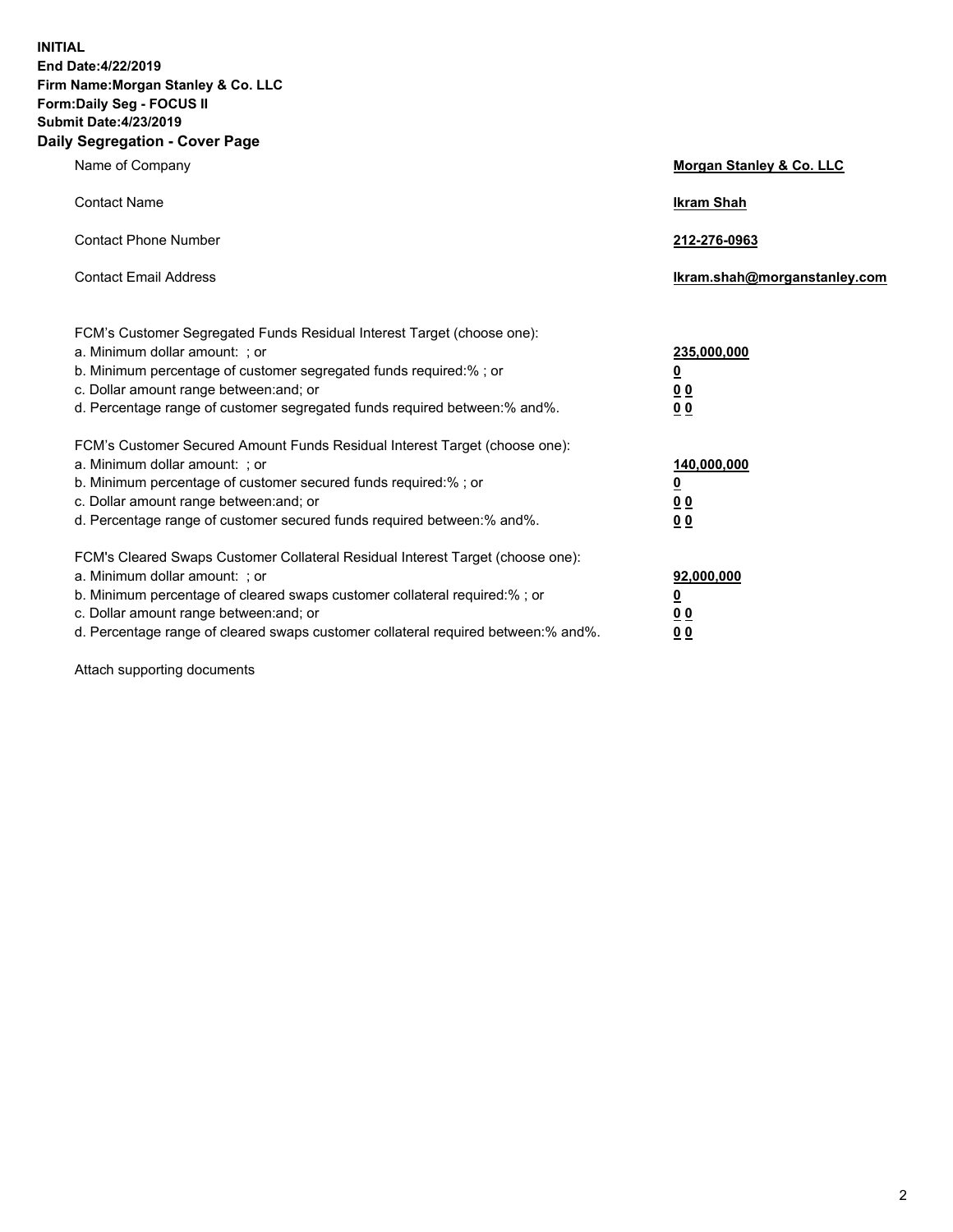## **INITIAL End Date:4/22/2019 Firm Name:Morgan Stanley & Co. LLC Form:Daily Seg - FOCUS II Submit Date:4/23/2019 Daily Segregation - Secured Amounts** Foreign Futures and Foreign Options Secured Amounts Amount required to be set aside pursuant to law, rule or regulation of a foreign government or a rule of a self-regulatory organization authorized thereunder 1. Net ledger balance - Foreign Futures and Foreign Option Trading - All Customers A. Cash **2,780,498,028** [7315] B. Securities (at market) **2,102,871,066** [7317] 2. Net unrealized profit (loss) in open futures contracts traded on a foreign board of trade **466,217,038** [7325] 3. Exchange traded options a. Market value of open option contracts purchased on a foreign board of trade **14,917,049** [7335] b. Market value of open contracts granted (sold) on a foreign board of trade **-9,802,305** [7337] 4. Net equity (deficit) (add lines 1. 2. and 3.) **5,354,700,876** [7345] 5. Account liquidating to a deficit and account with a debit balances - gross amount **36,922,293** [7351] Less: amount offset by customer owned securities **-23,927,850** [7352] **12,994,443** 6. Amount required to be set aside as the secured amount - Net Liquidating Equity Method (add lines 4 and 5) 7. Greater of amount required to be set aside pursuant to foreign jurisdiction (above) or line 6. FUNDS DEPOSITED IN SEPARATE REGULATION 30.7 ACCOUNTS 1. Cash in banks A. Banks located in the United States **338,985,300** [7500] B. Other banks qualified under Regulation 30.7 **659,212,314** [7520] **998,197,614** 2. Securities A. In safekeeping with banks located in the United States **186,955,650** [7540]

- B. In safekeeping with other banks qualified under Regulation 30.7 **0** [7560] **186,955,650** [7570]
- 3. Equities with registered futures commission merchants
	-
	- B. Securities **0** [7590]
	- C. Unrealized gain (loss) on open futures contracts **-53,597** [7600]
	- D. Value of long option contracts **0** [7610]
- E. Value of short option contracts **0** [7615] **7,204,501** [7620]
- 4. Amounts held by clearing organizations of foreign boards of trade
	- A. Cash **0** [7640]
	- B. Securities **0** [7650]
	- C. Amount due to (from) clearing organization daily variation **0** [7660]
	- D. Value of long option contracts **0** [7670]
	- E. Value of short option contracts **0** [7675] **0** [7680]
- 5. Amounts held by members of foreign boards of trade
	-
	-
	- C. Unrealized gain (loss) on open futures contracts **466,270,635** [7720]
	- D. Value of long option contracts **14,917,049** [7730]
	- E. Value of short option contracts **-9,802,305** [7735] **4,366,144,281**
- 6. Amounts with other depositories designated by a foreign board of trade **0** [7760]
- 7. Segregated funds on hand **0** [7765]
- 8. Total funds in separate section 30.7 accounts **5,558,502,046** [7770]
- 9. Excess (deficiency) Set Aside for Secured Amount (subtract line 7 Secured Statement Page 1 from Line 8)
- 10. Management Target Amount for Excess funds in separate section 30.7 accounts **140,000,000** [7780]
- 11. Excess (deficiency) funds in separate 30.7 accounts over (under) Management Target **50,806,727** [7785]

**0** [7305]

[7354] **5,367,695,319** [7355]

**5,367,695,319** [7360]

[7530]

A. Cash **7,258,098** [7580]

 A. Cash **1,978,843,486** [7700] B. Securities **1,915,915,416** [7710] [7740] **190,806,727** [7380]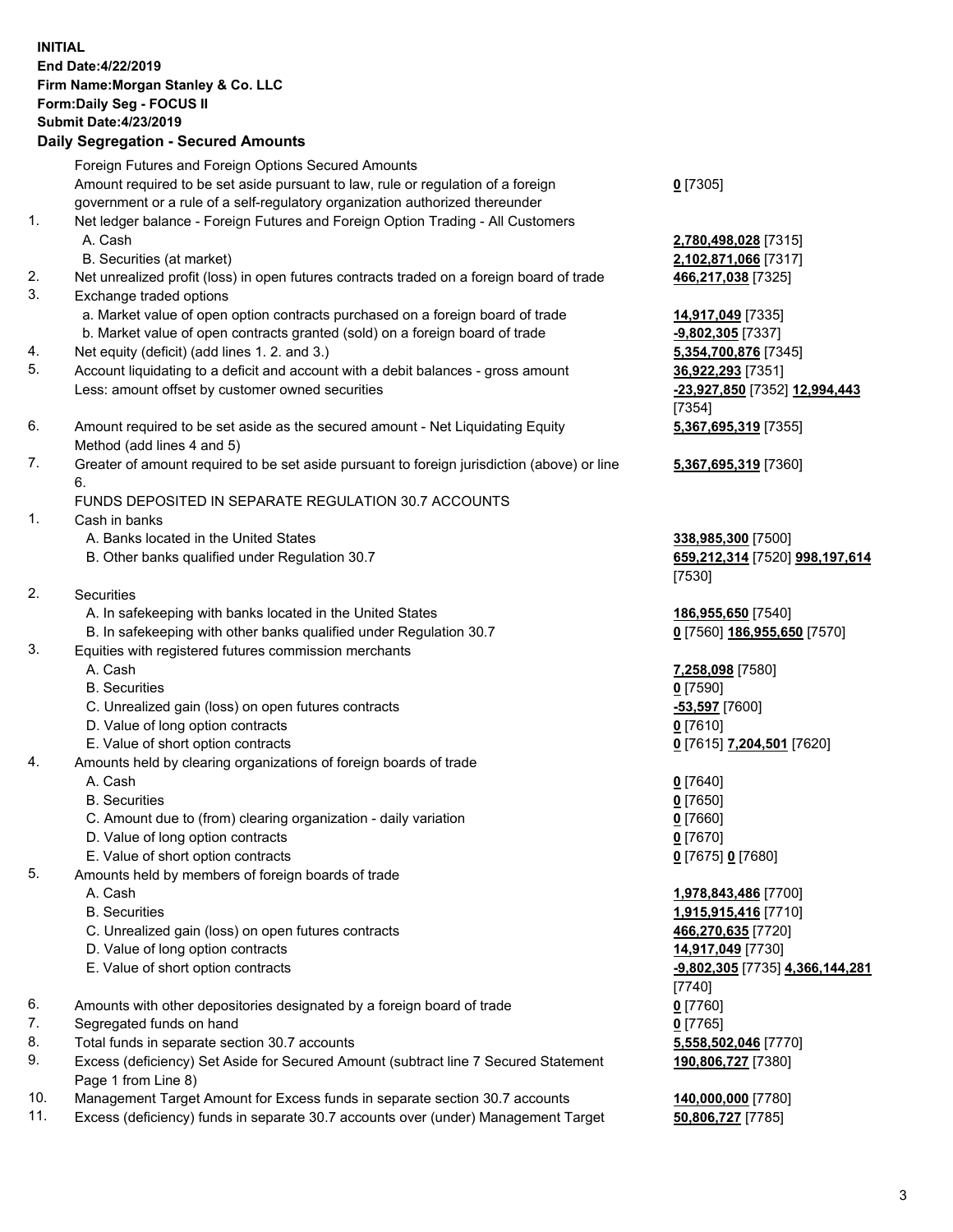**INITIAL End Date:4/22/2019 Firm Name:Morgan Stanley & Co. LLC Form:Daily Seg - FOCUS II Submit Date:4/23/2019 Daily Segregation - Segregation Statement** SEGREGATION REQUIREMENTS(Section 4d(2) of the CEAct) 1. Net ledger balance A. Cash **8,203,621,630** [7010] B. Securities (at market) **6,375,555,064** [7020] 2. Net unrealized profit (loss) in open futures contracts traded on a contract market **2,050,256,841** [7030] 3. Exchange traded options A. Add market value of open option contracts purchased on a contract market **260,890,453** [7032] B. Deduct market value of open option contracts granted (sold) on a contract market **-249,704,970** [7033] 4. Net equity (deficit) (add lines 1, 2 and 3) **16,640,619,018** [7040] 5. Accounts liquidating to a deficit and accounts with debit balances - gross amount **337,971,806** [7045] Less: amount offset by customer securities **-332,251,948** [7047] **5,719,858** [7050] 6. Amount required to be segregated (add lines 4 and 5) **16,646,338,876** [7060] FUNDS IN SEGREGATED ACCOUNTS 7. Deposited in segregated funds bank accounts A. Cash **4,110,364,957** [7070] B. Securities representing investments of customers' funds (at market) **0** [7080] C. Securities held for particular customers or option customers in lieu of cash (at market) **494,547,627** [7090] 8. Margins on deposit with derivatives clearing organizations of contract markets A. Cash **6,528,917,900** [7100] B. Securities representing investments of customers' funds (at market) **0** [7110] C. Securities held for particular customers or option customers in lieu of cash (at market) **5,881,007,437** [7120] 9. Net settlement from (to) derivatives clearing organizations of contract markets **-104,651,957** [7130] 10. Exchange traded options A. Value of open long option contracts **260,890,453** [7132] B. Value of open short option contracts **-249,704,970** [7133] 11. Net equities with other FCMs A. Net liquidating equity **11,125,603** [7140] B. Securities representing investments of customers' funds (at market) **0** [7160] C. Securities held for particular customers or option customers in lieu of cash (at market) **0** [7170] 12. Segregated funds on hand **0** [7150] 13. Total amount in segregation (add lines 7 through 12) **16,932,497,050** [7180] 14. Excess (deficiency) funds in segregation (subtract line 6 from line 13) **286,158,174** [7190] 15. Management Target Amount for Excess funds in segregation **235,000,000** [7194]

16. Excess (deficiency) funds in segregation over (under) Management Target Amount Excess

**51,158,174** [7198]